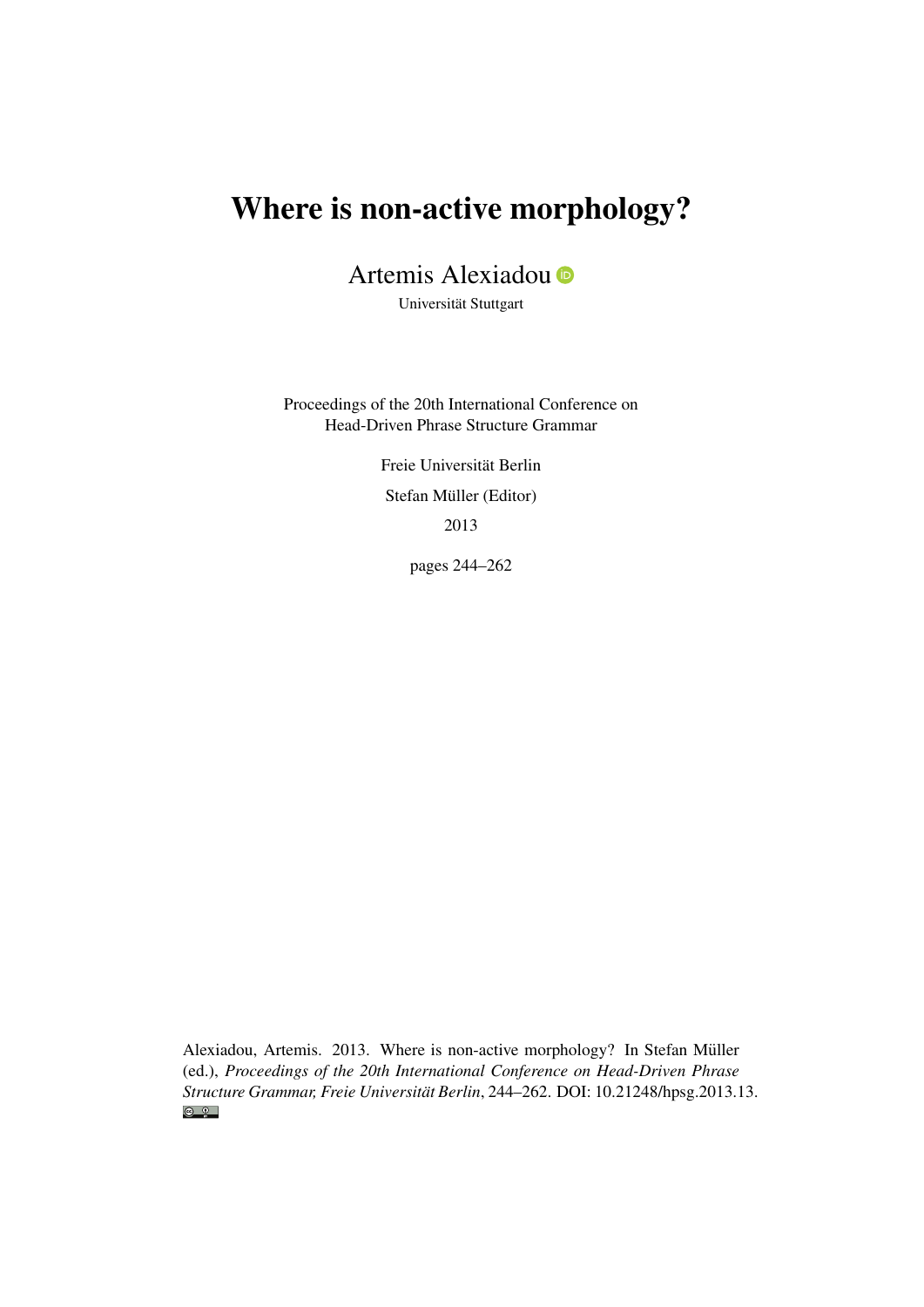## **1 Introduction**

As Anderson (1982) stated, it is appropriate to recognize, internal to the theory of grammar, a field of study concerning itself with the shape and internal structure of words, namely morphology. However, among linguists there is a lot of disagreement concerning the interaction between morphology and phonology or syntax and most importantly with respect to the question whether the syntactic and the word formation components should be completely separated from each other or not. Consider, in this light, passive formation. Wasow (1977) put forth the proposal that we need to distinguish between two types of passive formation: adjectival passive formation takes place in the lexicon, while verbal passive formation takes place in the syntax. This difference in the locus of application of passive formation is reflected in a number of differences between the two proceses: lexical operations, such as adjectival passive formation, are idiosyncratic in form and meaning, while syntactic operations, such as verbal passive formation, have basically no exceptions and are productive.

The examples in (1) and (2), from Wasow (1977), provide evidence for this distinction. As shown in (1), adjectival passives can have idiosyncratic meaning (1a), and appear in idiosyncratic form (1b), while this is not the case for the verbal passive in (1c):

- (1) a. the <u>hung</u> jury (= a jury that cannot agree upon a verdict)
	- b. the shaven man
	- c. John was being shaved

Moreover, as Wasow noted, not all verbs can form adjectival passives; some verbs can form such passives only if accompanied by an adverb, see (2):

(2) These specimens look \*(recently) found

While in the recent literature this partition has been challenged, see e.g. Embick (2004), Kratzer (2000), Anagnostopoulou (2003) among others, differences in word formation processes such as the above led other researchers to propose a similar partition. For instance, it has been proposed that thematic operations, which affect the argument structure of a verb (e.g. passivization, reflexivization etc.) are parametrized in the following sense: in some languages they are allowed to apply in the lexicon, while in others they can apply in the syntax, see  $(3)$ , from Reinhart & Siloni (2005). When a process takes place in the lexicon, it is accompanied by lack of productivity, and semantic non-transparency, in a manner to be made precise below:

(3) UG allows thematic operations to apply in the lexicon or in the syntax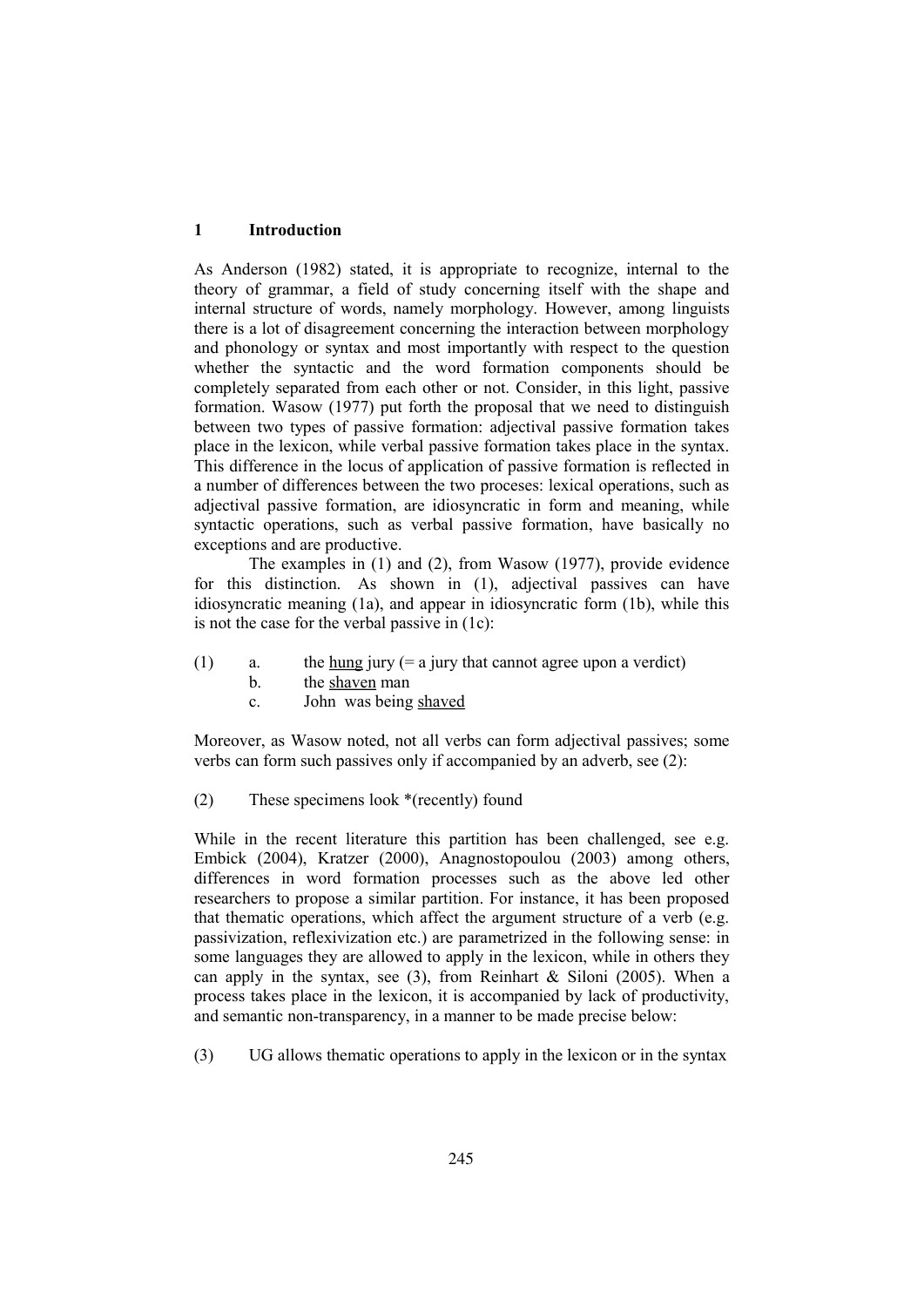As Reinhart & Siloni (op.cit.) argue, there are languages such as Hebrew and Hungarian whose parameter is set to lexicon, while there are languages such as French whose parameter is set to syntax, but see Doron & Rappaport Hovav (2009) for critical discussion.

The main focus of this paper is to discuss the complex interaction between morphology and thematic operations that are associated with argument structure alternations, such as verbal passivization, and dispositional middle formation. As has been discussed in the literature, languages differ with respect to the properties of these two operations in precisely the ways that can be taken as evidence for the parameter in (3), i.e. in terms of productivity and semantic non-transparency. I will discuss these diferences here by looking at data from Semitic, Greek, and English. I will offer an alternative explanation that dispenses with (3), crucially following the line of argumentation in Marantz (2001), Embick (2004), and Anagnostopoulou (2003). In the last section, I will discuss the case of deponent verbs, a case that represents a mismatch between form and function. The rather idiosyncratic behavior of deponents led several researchers to assume that these are special, and should be somehow listed, thus providing further evidence for word formation processes that take place in the lexicon.

#### **2. Verbal passivization**

In this section, I will look at the properties of verbal passivization in languages such as Greek, dialects of Arabic and Hebrew. While in languages such as English and German nearly all transitive verbs can form a passive variant, passive formation is restricted in Greek, and in certain Arabic dialects. In Hebrew, we find a very complex interaction between agency and Voice, which I will briefly summarize relying on Doron's (2003) description and analysis. What will become clear from this discussion is that we can distinguish between two types of languages: languages like English, German and Standard Arabic show productive and semantically transparent passivization. The same holds for the causative and the intensive verbal template of Hebrew. In contrast, Palestinian Arabic, Greek, and the simple template of Hebrew have what we can call an underspecified Voice (see Embick 1998). In these languages, the particular morphology used to mark intranstitive variants is not uniquely associated with passive semantics, but can also be used for the formation of reflexives and anticausatives. In addition, it can be used on basic entries as well, i.e. to build intransitive entries in the absence of a transitive counterpart (deponent verbs). All these facts point to the conclusion that the mechanisms that form passives in the former group of languages differ significantly from those available to the latter group.

I will discuss data from two dialects of Arabic first and then turn to Greek. The discussion of the Hebrew Voice system will show that both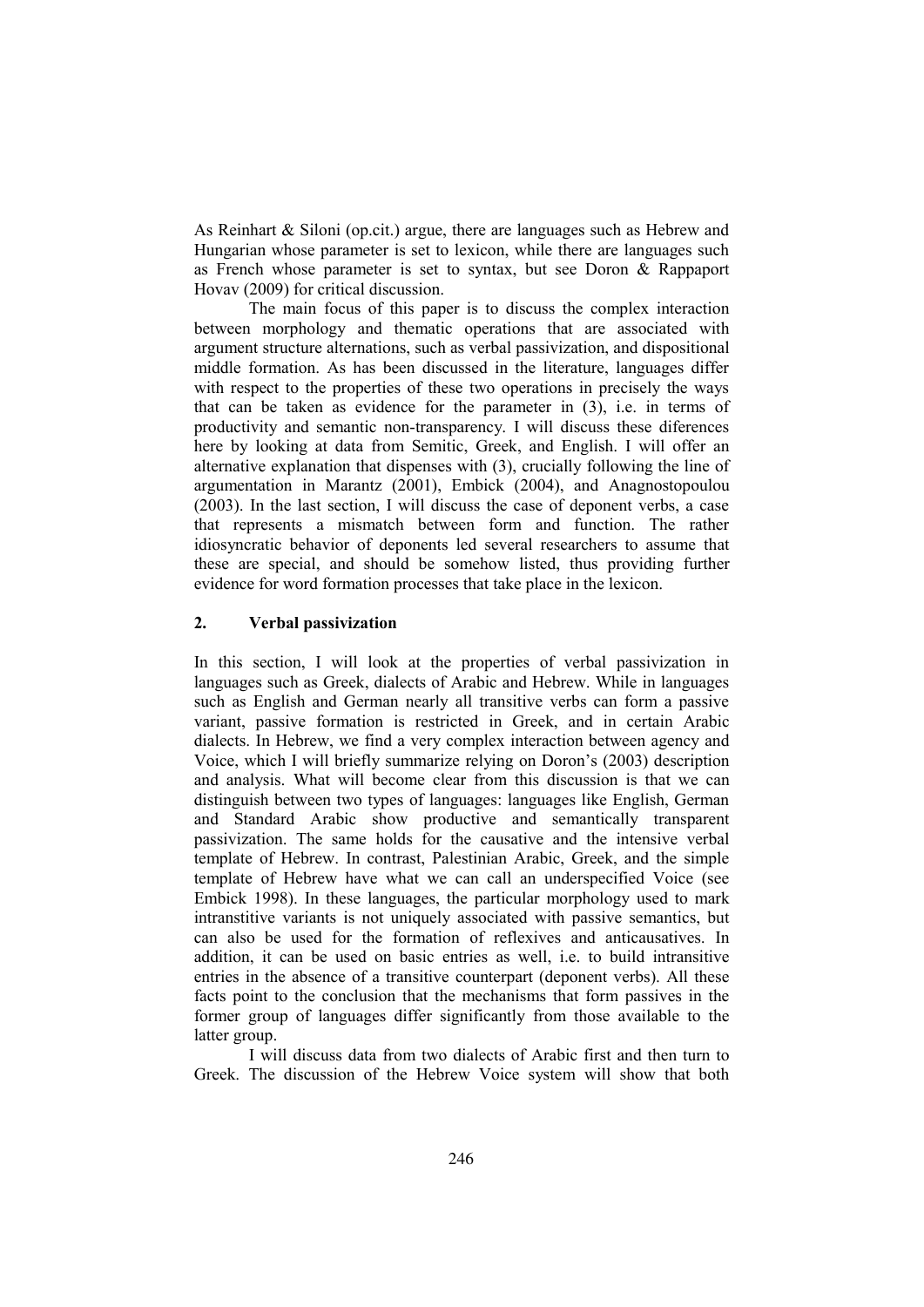processes identified in Arabic and Greek can co-exist in a language.

## **2.1 Verbal passivization in Semitic**

According to Laks (2009), Semitic languages differ in terms of productivity of the formation of pasive verbs and their distribution. For instance, passivization applies productively in Modern Standard Arabic (MSA): it is possible to form a passive counterpart for every transitive verb, as in English. Passive formation is regular and is performed by melodic overwriting, which can be described as follows: the vocalic pattern of a transitive verb changes into u-i and u-a in the perfective and imperfective verbs respectively, as shown in  $(4)$ .

(4) kasar 'break' **Passive**: kusir 'break-perf.' vuksar 'break-impf'

In MSA, the formation of verbal passives is exception free. More importantly, however, MSA passive verbs have an exclusive passive meaning. This means that the forms with the vocalic patterns just illustrated do not host any other types of predicates, e.g. reflexives and anticausatives.

In contrast, according to Laks (2009), in Palestinian Arabic (PA), passivization is possible only if the verb is formed in two templates, fa°al, and  $fa^{cc}$ al. The process involves adding the prefix in- or t- to the active verb respectively:

| (5) | а. | katab | inkatab | 'write' |
|-----|----|-------|---------|---------|
|     |    | barra | tbarra  | 'buy'   |

Passivization in PA is not entirely productive even within these two templates; there are transitive verbs that do not have passive counterparts for no apparent reason, see (6):

| (6) | wajad  | *inwajad | find    |  |
|-----|--------|----------|---------|--|
|     | mawwal | *tmawwal | finance |  |

Unlike in MSA, the same form can be used with a number of meanings, i.e. the Voice system of PA is underspecified in Embick's (1998) sense: as Laks notes, the tfa $\alpha$ <sup>c</sup>al template can be used in reflexive and anticausative construals, while the infa<sup>c</sup>al template is primarily used for passive and anticausative predicates. Both templates can host basic entries/deponent verbs, i.e. predicates that do not have a transitive variant: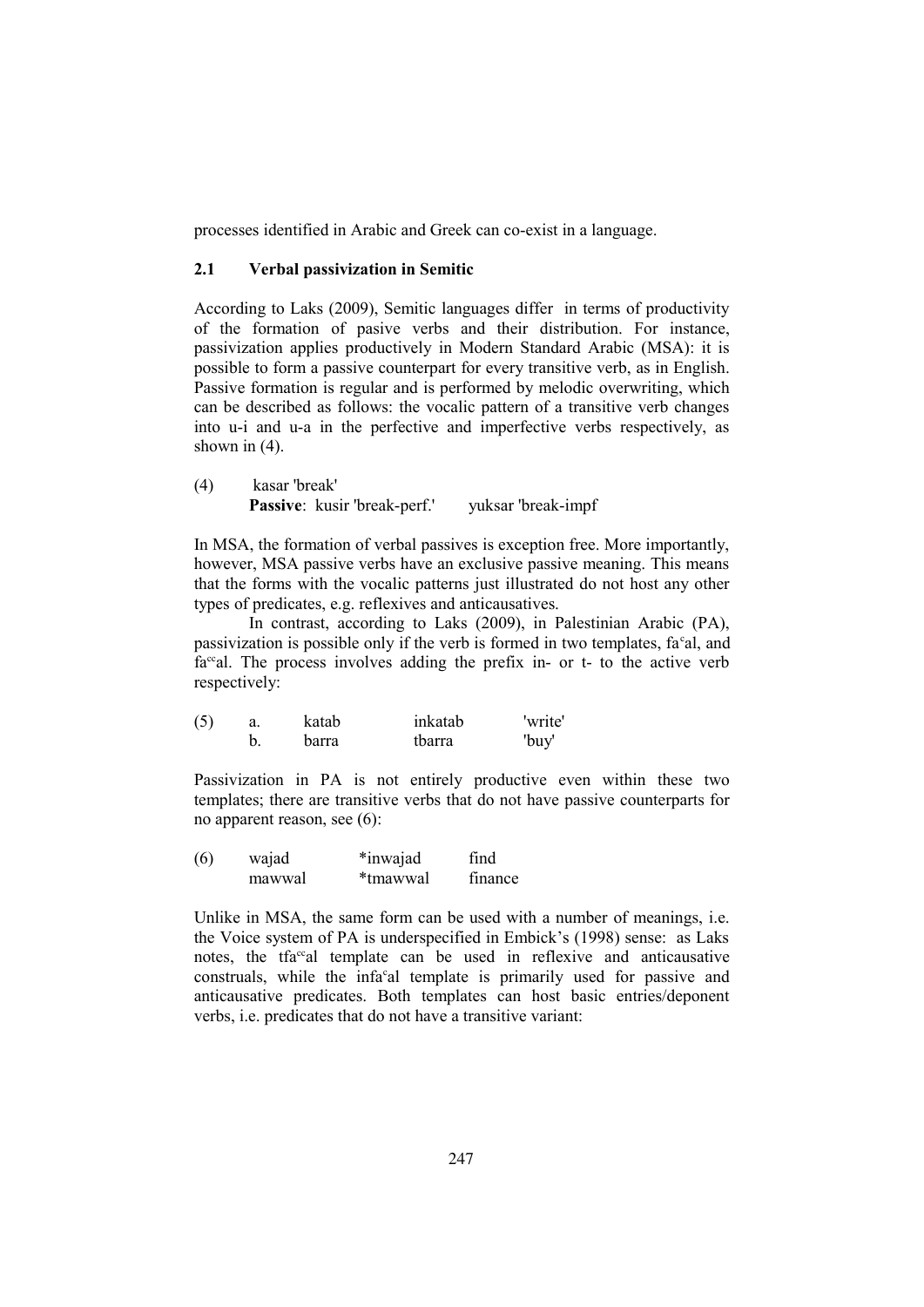| (7) | Anticausatives      | Reflexives           | <i>Basic</i> entries |  |
|-----|---------------------|----------------------|----------------------|--|
|     | twassax 'get dirty' | txabba 'hide onself' | traddad 'hesitate'   |  |
|     | infarad 'be unique' |                      |                      |  |

As Laks states, there are many verbs in other templates, which have no passive alternates, for morpho-phonological reasons, as shown in (5). As he argues, forming a passive verb would involve a very complex morphophonology, which cannot be handled by the phonological component and is therefore blocked. This is, in his analysis, precisely the type of restriction that can apply in the lexicon. In contrast, when operations that apply in the syntax, the morpho-phonology is transparent and is less subject to constraints, see the MSA data above.

| (5) | istafraj | 'extract'   |
|-----|----------|-------------|
|     | intagad  | 'criticize' |
|     | tbanna   | 'adopt'     |
|     | abt'al   | 'cancel'    |

Thus, Laks (2009) concludes that passive verbs in PA are derived directly from their active variants in the lexicon by applying word formation rules on existing words, when the application is possible. When the application is impossible, however, no passive verbal form is built. In contrast, passives in MSA are built in the syntax and every transitive verb can have a passive counterpart.

Laks's description leads to the following general conclusion: there is crosslinguistic variation also in the area of verbal passive formation. In some languages, passive morphology is directly linked with a passive interpretation, MSA, but also English and German being cases in point, while in other languages the morphology that is used in verbal passive formation can be found in other semantic-/syntactic environments, e.g. reflexives, anticausatives but also deponent verbs. Due to the lack of transparency, the low productivity and irregularity associated with the latter group, we could hypothesize, as Laks did, that their thematic operations are lexical.

## **2.2 Verbal passivization in Greek**

The picture that Laks describes for PA is also found in Greek, see Tsimpli (1989), Embick (1998), Alexiadou, Anagnostopoulou & Schäfer (to appear) for discussion and references. In Greek, passive formation is synthetic as in Arabic. The language has two Voice paradigms, namely Active and Non-Active Voice. Passive verbs are built on the basis of non-active Voice, (9b).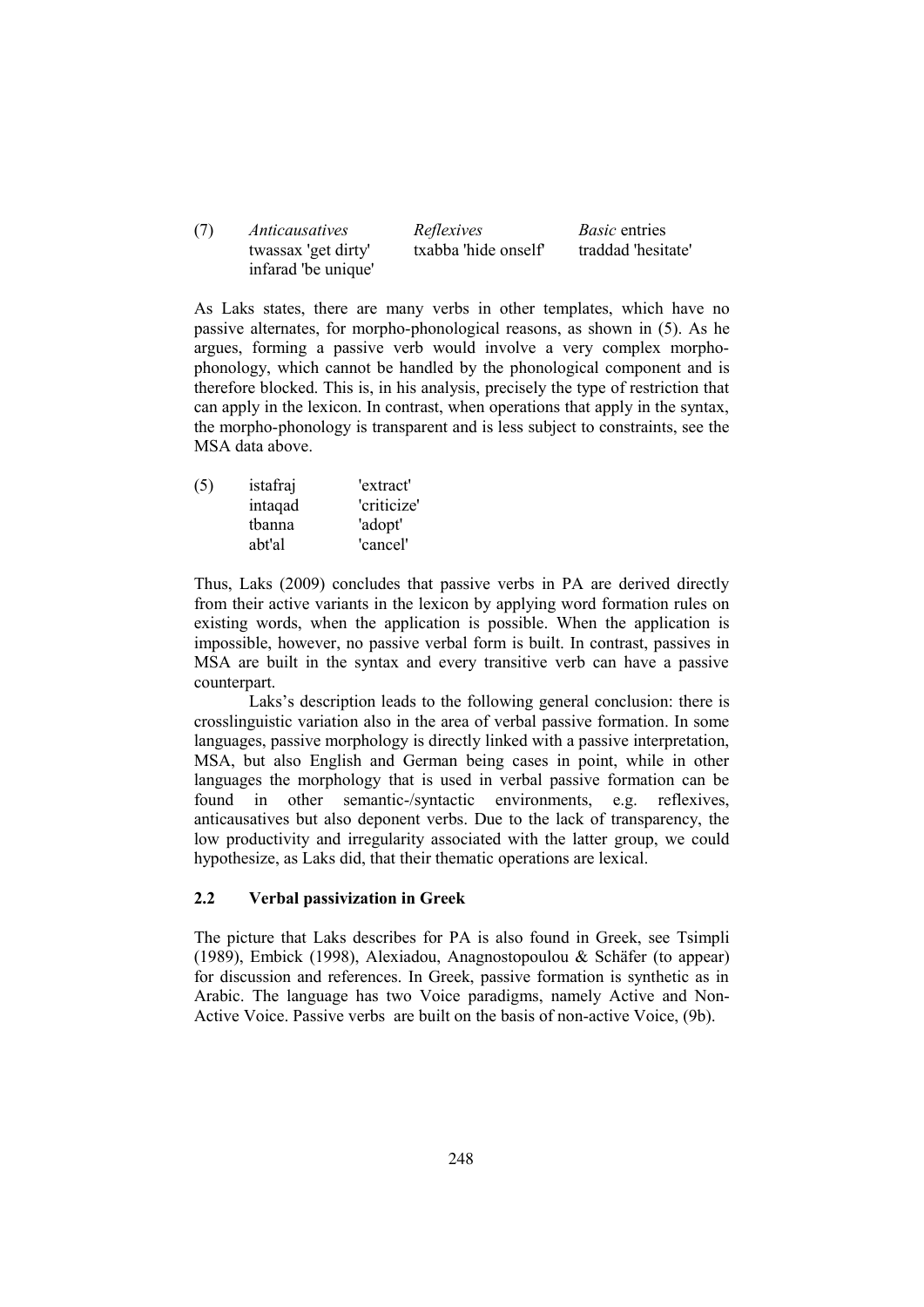| (8)<br>Imperfective<br>Perfective |    | Active<br>graf-o<br>grap-s-o                                                            | Non-Active<br>grafo-me<br>$graf-t-o$ | write |
|-----------------------------------|----|-----------------------------------------------------------------------------------------|--------------------------------------|-------|
| (9)                               | a. | O Janis egrapse to vivlio<br>John wrote the book                                        |                                      |       |
|                                   | b. | To vivlio graftike<br>the book wrote-NAct-3sg by John<br>'The book was written by John' |                                      |       |

To begin with, it has been noted that in Greek, there are many verbs that do not passivize, although their counterparts in English and German are perfectly passivizable. For instance, as Zombolou (2004), Alexiadou, Anagnostopoulou & Schäfer (to appear) report, most change of state verbs, but also several other verb classes cannot form a passive, see the list in (10):

(10) haidevo 'stroke', tsimbao 'pinch', frondizo 'take care of', derno 'beat', klotsao 'kick', skotono 'kill', kovo 'cut', maherono 'stab', spao 'break', kriono 'cool', vatheno 'deepen', kondeno 'shorten', makreno 'lengthen', alazo 'change' etc.

Similar to what we saw above for PA, Alexiadou, Anagnostopoulou & Schäfer (to appear) report that in several cases passive formation is out due to morpho-phonological constraints. As shown in (11), in some cases, a phonological clash results from the combination of a particular stem with the non-active affix:

(11) \**kontinthike* 'shortened-NAct' \**leptinthike* 'thinened-NAct \**makrinthike* 'lenghtened-NAct'

Crucially, however, passive formation in Greek is non-transparent. In other words, like in PA, NAct is used in a variety of environments, namely it is found with certain anticausatives, dispositional middles, all reflexives, and deponent verbs, see Tsimpli (1989, 2006), Embick (1998), Alexiadou & Anagnostopoulou (2004), Zombolou (2004), Alexiadou & Doron (2012), Alexiadou, Anagnostopoulou & Schäfer (to appear) among others:

| (12) Anticausatives | <b>Reflexives</b> | <b>Deponents</b> |  |
|---------------------|-------------------|------------------|--|
| gremistike          | plithike          | metehiristike    |  |
| collapsed-NAct-3sg  | washed-NAct-3Sg   | used-NAct-3sg    |  |
| kaike               | ksiristike        | erhete           |  |
| burned-NAct-3sg     | shaved-NAct-3sg   | come-NAct-3sg    |  |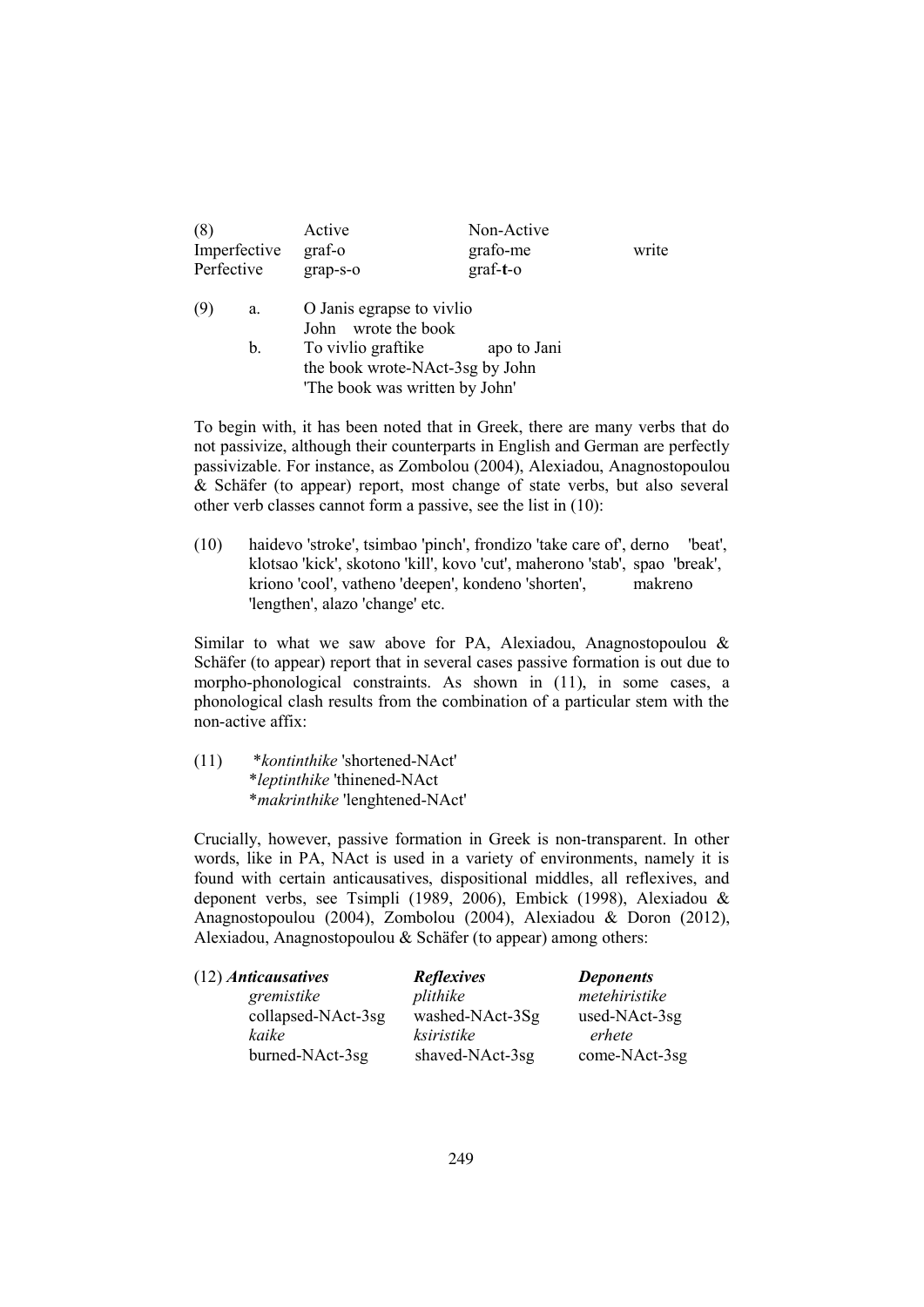The class of deponent verbs will be discussed in section 4. Note here that, like in PA, some Greek deponents have no transitive counterpart, like , come', while, unlike in PA, others have a transitive syntax (13); transitive deponents do not feed passivization and constitute a rather different puzzle from their intransitive counterparts.

(13) O Janis metahiristike to leksiko John used-NAct-3sg the dictionary-acc 'John used the dictionary'

Finally, while in English the external argument of the active transitive sentence can be realized as a by-phrase in the passive, *by*-phrases are severely restricted in Greek, either considered marked or only possible if the DP in the *by*-phrase is non-specific, see Philippaki-Warburton (1975), Laskaratou & Philippaki-Warburton (1984), Zombolou (2004).

- (14) a. O Petros ekapse to spiti Peter burnt the house-acc Peter burnt the house
	- b. to spiti kaike (\*apo ton Petro/?apo tus embristes) the house burnt-NAct by the Peter/by the arsonists The house was burnt by Peter/by the arsonists'

All these facts led to the proposal that passives in Greek are lexical and not syntactic, see e.g. Smyrniotopoulos (1992). Authors such as Klaiman (1991), Kaufmann (2004), and Manney (2000) argue in fact that Greek lacks a designated passive Voice, it actually only has middle Voice. Middle Voice subsumes a variety of readings, Kemmer (1993), unlike passive Voice. From the perspective of these authors, Middle Voice formation takes place in the lexicon, but see Alexiadou & Doron (2012), Spathas, Alexiadou & Schäfer (2013) for alternatives; thus not only does it derive intransitive verbs from transitive variants, but it can also apply to basic entries.

## **2.3 Two Voice heads**

The description of Semitic and Greek verbal passive formation makes clear that the two processes are very different, this being the main reason why a lexical rule has been proposed to deal with verbal passives in PA and Greek, while MSA passive formation is seen as syntactic. The question that arises is whether we are able to offer an explanation of this empirical picture that is couched within a framerwork that assumes that verbal meaning is compositional and, more importantly, that there is no lexicon vs. syntax division. I will offer such an account in this section.

From the perspective of the framework of Distributed Morphology, a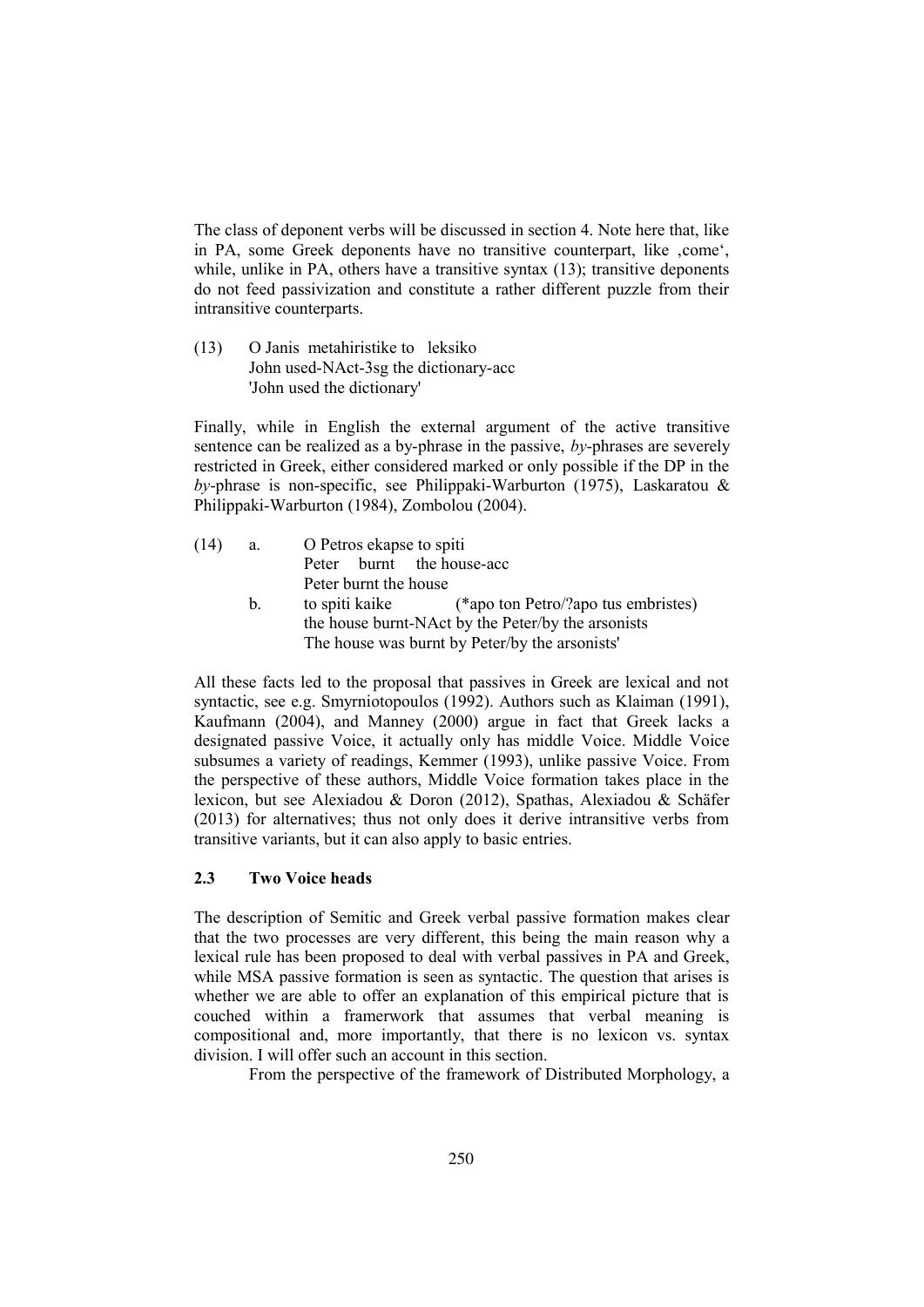piece-based, realizational theory of morphology, it has been proposed that we can reconstruct the two places, syntax vs.lexicon, for word formation without assuming two places, and in particular, without assuming a Lexicon. Marantz (2001) and Embick (2010) argue that this is possible, if we introduce a distinction between operations and the domain in which these apply, both structurally (position in the syntactic tree: high vs. low) and derivationally (involving what is called cyclic domains). According to Marantz (2001), the uniformity of morphophonology follows from the interpretive nature of the morphophonology, which uniformly follows the syntax. The uniformity of compositionality follows from having the syntax perform all merger operations.

Assuming then that there is only one generative component, namely syntax, the restrictions associated with passive formation are related to the type of head involved in the formation of verbal passives across languages. I argue, building on Alexiadou & Doron (2012), Alexiadou, Anagnostopoulou & Schäfer (to appear) and Spathas, Alexiadou & Schäfer (2013), that there are two heads implicated in argument alternations of the type discussed here: a low one, called here middle, and a high one, passive. While the type of the characterization that I will offer here does not correspond to the characterization offered in these works, it will be sufficient to account for the cross-linguistic differences discussed in the previous sections.

In Distributed Morphology, word formation processes make use of the following units: roots, and functional morphemes, e.g. categorizing heads (v), the projection introducting the external argument (Voice), Aspect, Tense, etc. It is generally assumed that external arguments are introduced above these categorizing heads. Kratzer labels this projection Voice (1996). Voice is a cyclic head in the sense of Embick (2010): it determines a special domain for interpretation and allomorphy.



Following Alexiadou & Doron (2012), see also Bruening (2012), Alexiadou, Anagnostopoulou & Schäfer (to appear), and Spathas, Alexiadou & Schäfer (2013), I assume that there are two distinct non-active heads implicated in argument alternations, passive and middle (Doron 2003). Passive attaches outside the domain that introduces the external argument and thus has as its input a transitive structure. This is the case in English (and German), Bruening (2012), cf. Collins (2005). Middle is located lower, i.e. it is the nonactive counterpart of Voice $_{\text{active}}$  in (15), cf. Marantz (2013), see (16):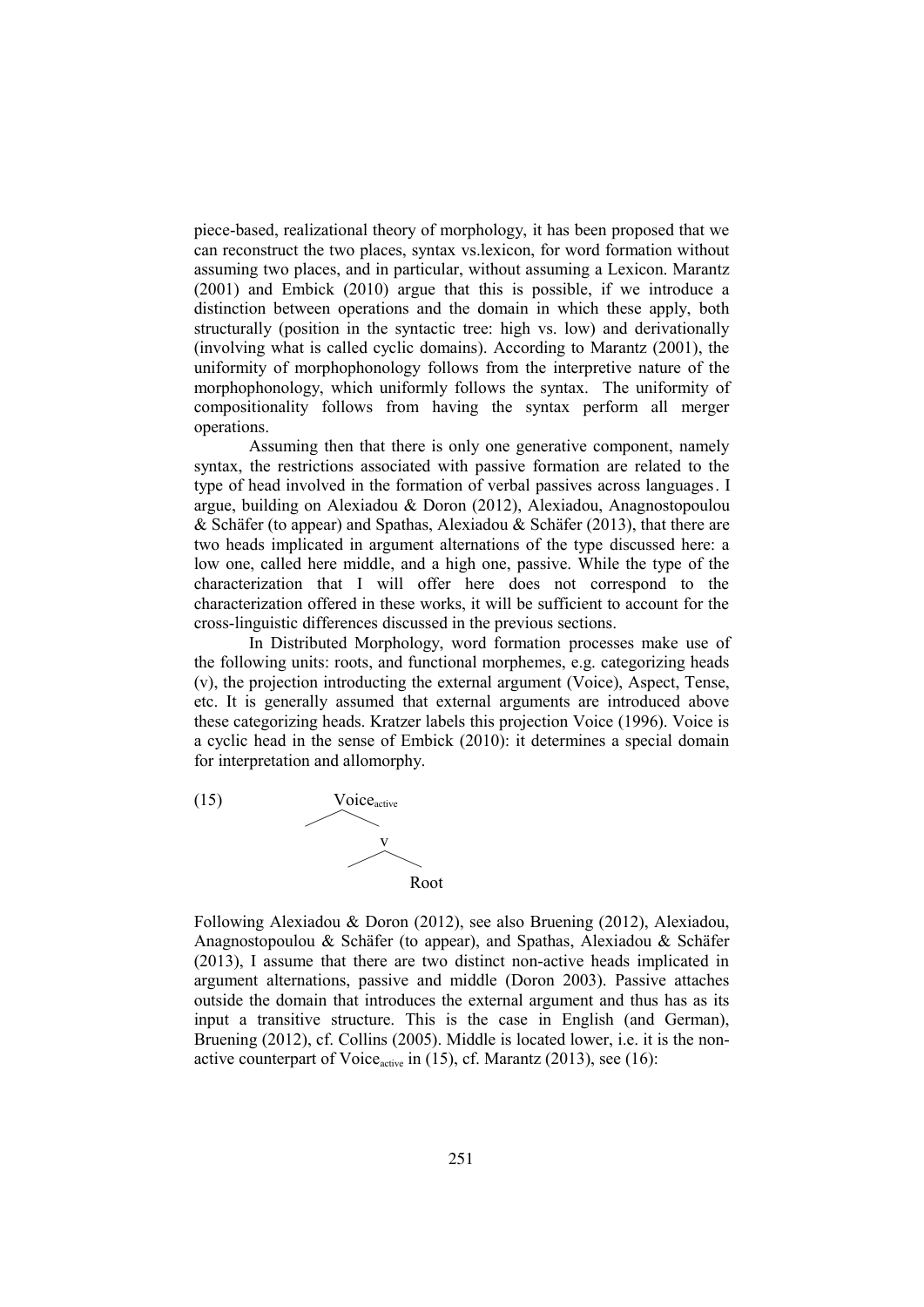

Languages such as English, German, and MSA are alike in that their passive merges high, it is above the projection that introduces the external argument. In other words, in languages of this type passive is an operation on an active transitive verb phrase, and it derives passive VPs, see also Merchant (2013). PA, and Greek, on the other hand, as well as other languages of this type, lack this head. Their verbs (v+ root) combine only with middle Voice. For Greek, in particular, this Voice head will be realized as non-active morphogy, as in the absence of a specifier in Voice, which is the case with all intransitives, this head is spelled-out non-active (Embick 1998). A structure such as the one in (16b) is thus underdetermined for the semantic interpretation it can receive: as Spathas, Alexiadou & Schäfer (2013) argue, depending on the type of root included, it can yield a reflexive or a passive interpretation. More importantly, however, this structure is not dependent on there being a transitive entry, as is the case with the structure containing passive Voice. Since this structure is underspecified, speakers are relatively free to choose an interpretation that would go along with it. In addition, since (16b) forms a spell-out domain, we expect morpho-phonological restrictions to occur: the spell-out of Voice, a phase head, will be sensitive to the type of v-root complex that appears in its complement domain.

From this perspective then, what is subject to parametric variation is the availability of a passive head across languages: English, German, and MSA have such a head, while PA and Greek do not. Importanlty, however, these two heads can both be present in a language. A case in point is Hebrew, where we find a complex interaction between agency heads and Voice, illustrated in (17) based on Doron (2003). In Hebrew, each root can appear in combination with three types of verbal template, namely the simple, the intensive and the causative one. These all affect verbal meaning in important respects, relating to the interpretation of the external argument, which will not be discussed here. These three templates can appear in three Voice templates, active, middle and passive. As can be seen in (17), taken from Doron (2030), the simple template has lost its passive Voice, while the causative one its middle Voice:

| (17)      | [p][n][y]<br>face'<br>root<br>active<br><i>passive</i> | middle            |
|-----------|--------------------------------------------------------|-------------------|
| a. simple | [p]a[n]a[]                                             | ni[f][n]a[]<br>-- |
|           | to face/ turn (intrans.)                               | to turn oneself   |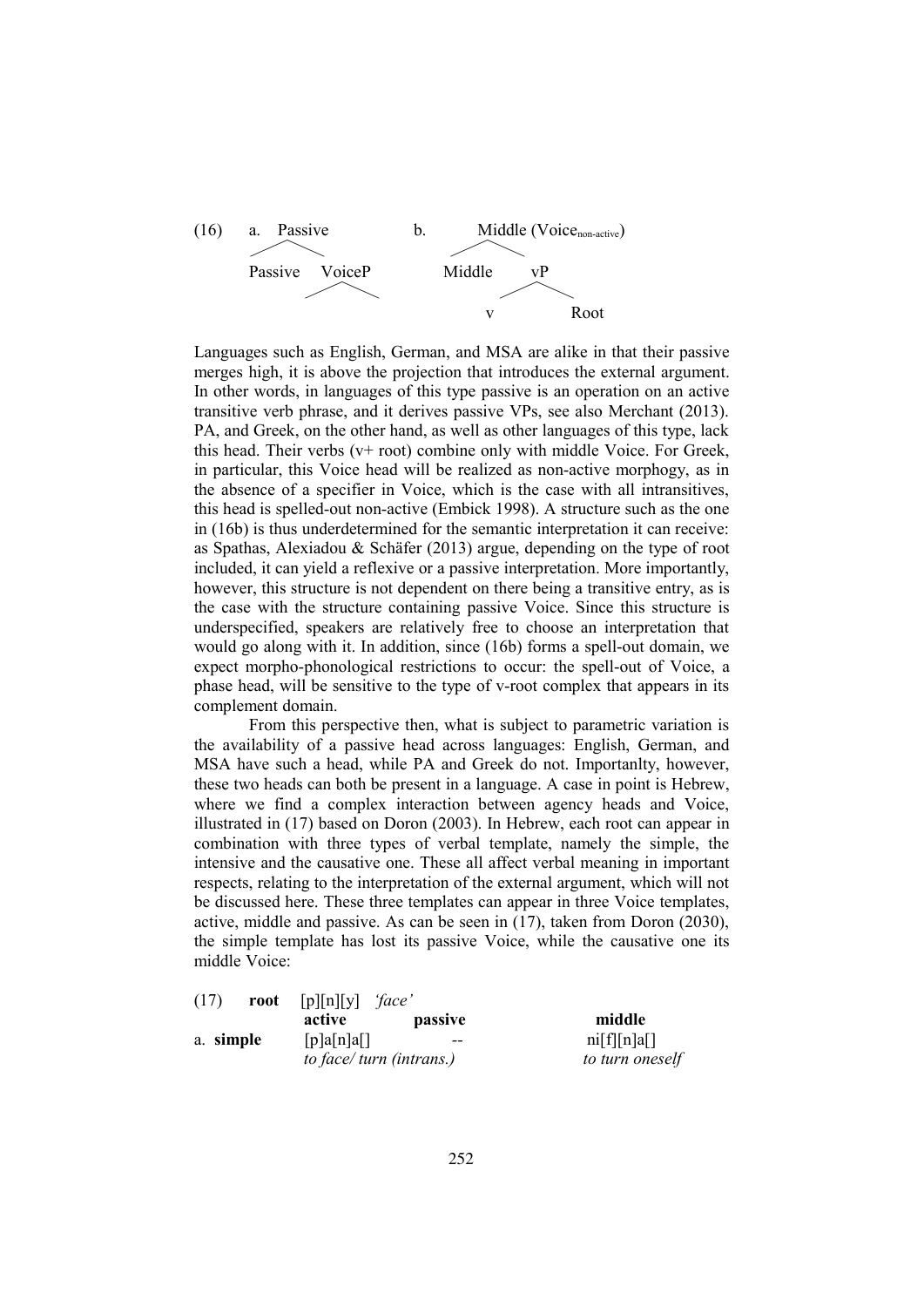| b. <b>intensive</b> $[p]$ i $[n]$ a $[n]$ |                                 | [p]u[n]a[]      | hit[p]a[n]a[]              |
|-------------------------------------------|---------------------------------|-----------------|----------------------------|
|                                           | to evacuate                     | to be evacuated | to vacate/evacuate oneself |
|                                           | c. causative $\text{hi}[f][n]a$ | hu[f][n]a[]     | $- -$                      |
|                                           | to turn (trans.)                | to be turned    |                            |

What is of interest here is the interpretation of these combinations. As Doron (2003) notes, middle morphology (realized as either of the two middle templates *simple middle* and *intensive middle*) marks both anticausatives and reflexive verbs. There is no single causative-template verb interpreted reflexively.

| (18)                                  |                                                       |      |                           |                     |
|---------------------------------------|-------------------------------------------------------|------|---------------------------|---------------------|
| simple:<br>$\left[\frac{d}{x}\right]$ | $\lceil d \rceil a \lceil x \rceil a \lceil f \rceil$ | push | ni[d][x]a[f]              | <i>push oneself</i> |
| <i>intensive:</i><br>[s][b][n]        | $[s]$ i $[b]$ e $[n]$                                 |      | soap up his $[t]a[b]e[n]$ | soap up oneself     |

In the simple template, the middle can have a passive interpretation, see (19), from Alexiadou & Doron (2012):

| (19) | a.          | ha-mexonit nimxaca |                                                     | (al-yedey ha-masa'it). |
|------|-------------|--------------------|-----------------------------------------------------|------------------------|
|      |             | the car            | squash.SMPL.MID by                                  | the truck              |
|      |             |                    | 'The car was squashed (by the truck).'              |                        |
|      | $b_{\cdot}$ | ha-nisuy           | hitbacea'                                           | (al-yedey ha-xoger).   |
|      |             |                    | the experiment perform.INTNS.MID by                 | the researcher         |
|      |             |                    | 'The experiment was performed (by the researcher).' |                        |
|      |             |                    |                                                     |                        |

In the intensive template, the passive yields a passive only interpretation, see (20), again from Alexiadou & Doron (2012), and it cannot be interpreteated as e.g. anticausative as the *by-itself* phrase is out, (20b).

| (20) | a. | ha-gader porqa |                                               | al-yedey ha-mafginim. |                   |
|------|----|----------------|-----------------------------------------------|-----------------------|-------------------|
|      |    |                | the wall dismantle inthesipass by             |                       | the demonstrators |
|      |    |                | The wall was dismantled by the demonstrators. |                       |                   |

b. \*ha-gader porqa me-acma. the wall dismantle.intns.pass from itself 'The wall was dismantled by itself.'

Thus in the intensive template, a passive interpretation arises only in the context of passive morphology.

## **3. Dispositional middle formation**

In the previous section, I established that languages may differ as to whether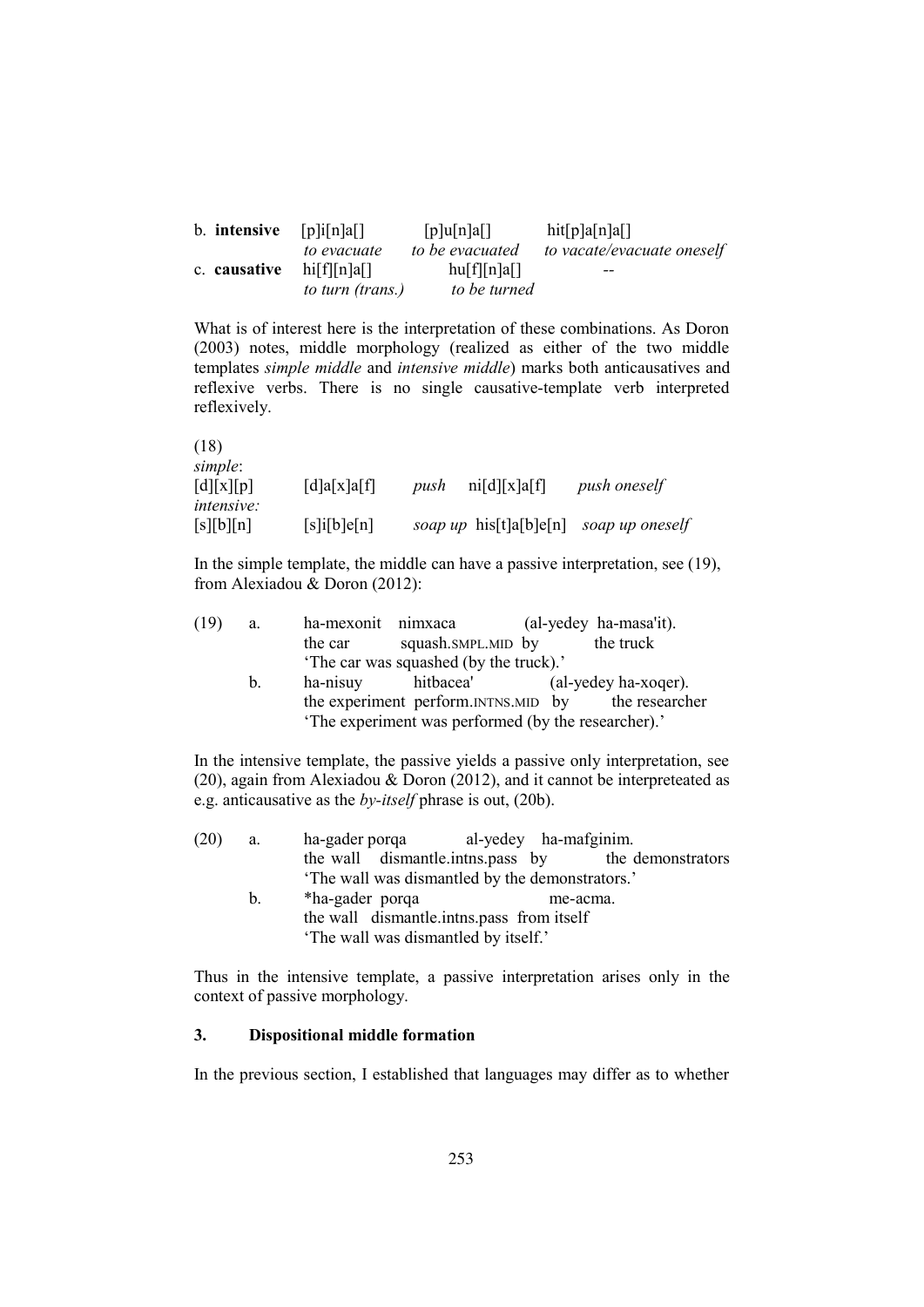or not they contain a passive Voice head, next to the active Voice head. Some languages simply make use of the non-active variant of the active Voice in (15), Greek, and PA being cases in point. With this in place, let us now turn to some differences in the domain of dispositional middles between English and Greek, and see whether we can derive them from the fact that Greek only has structure (15b) to build intransitive forms that bear non-active morphology.

As is well known, dispositional middles do not behave syntactically in a uniform way across languages, although they form a unified semantic class. In English, as Ackema & Schoorlemmer (1994) have shown, they exhibit properties of unergatives. On the other hand, in Greek, middles are formally identical to passives, i.e. they are unaccusative predicates, Lekakou (2005). I argue, in the spirit of Alexiadou  $\&$  Doron (2012), that this is the case as in this language dispositional middles involve structure (16b), i.e. the same one as the passive. In contrast, in English dispositional middles make use of the structure in (15), i.e. they use an active Voice head.

There is ample evidence that dispositional middles in Greek are akin to unaccusative predicates. First of all, similar to passives, they tolerate *by* phrases (Tsimpli 1989, Lekakou 2005):

(21) afto to vivlio diavazete efxarista (apo this the book read-PASS-IMPERF-3SG with-pleasure by opiondipote) anyone 'This book reads with pleasure by anyone' [lit.]

This is not the case in English:

(22) \*Plates break easily by John.

Second, unaccusativity diagnostics point to the conclusion that middles are unergative in English, while they are unaccusative in Greek. For instance, prenominal modifier formation is out with dispositional middles in English:

(23) \*the easily bribing men

In contrast, possessor sub-extraction, a test that diagnoses unaccusative predicates in Greek (Alexiadou & Anagnostopoulou 1999), is fine with dispositional middles in this language (Lekakou 2005):

(24) tinos vleponde i tenies efkola whose see-NONACT.IMPERF.3PL the-NOM film-NOM.PL easily Whose movies watch easily?

In agreement with Lekakou (2005) and Condoravdi (1989), I assume that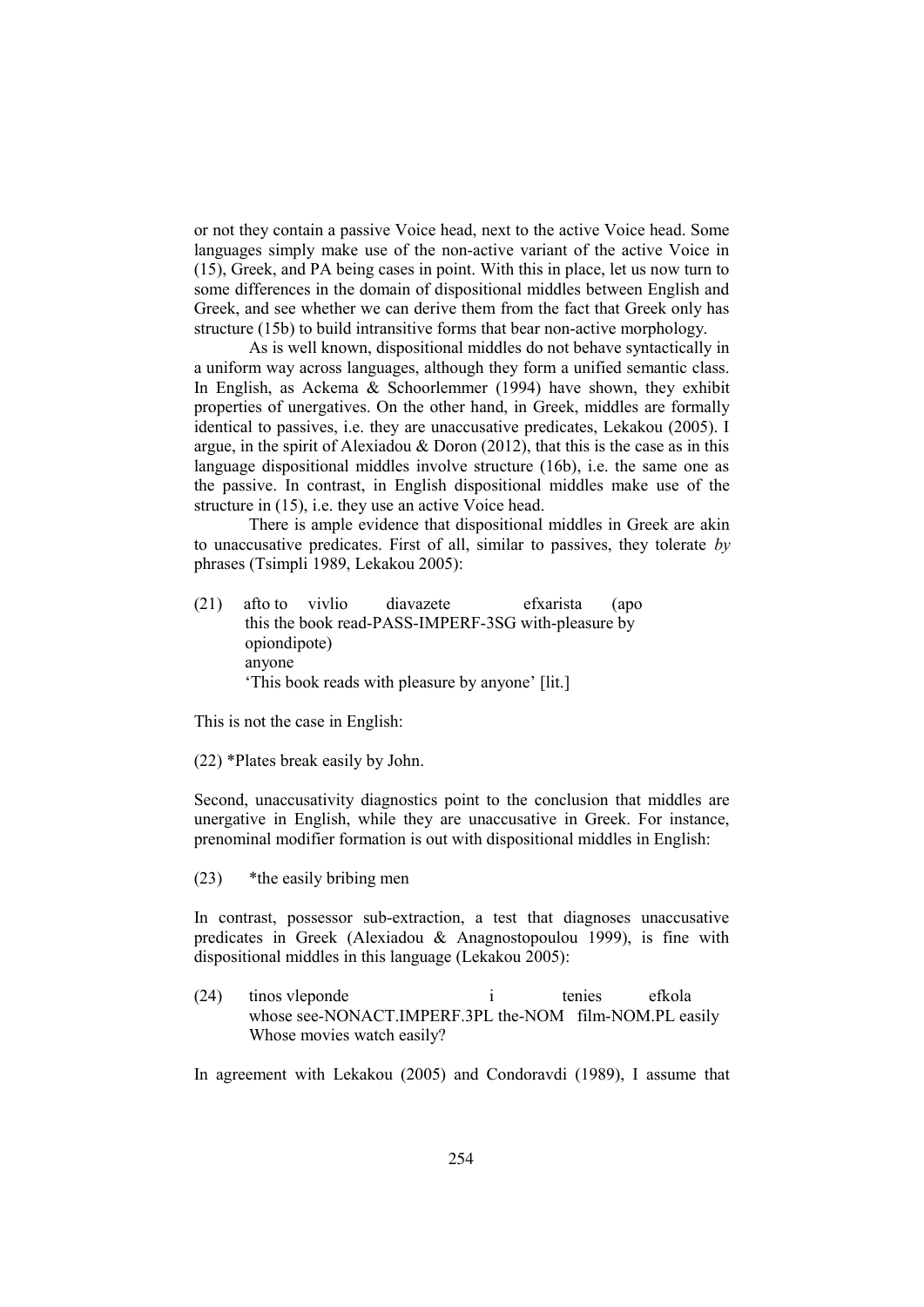middle is a semantic category and its syntactic realization differs across languages. In languages like Greek, middle makes use of the same non-active Voice head that passives and reflexives use. As a result, it has an unaccusative syntax. In languages like English, middle bears active morphology and it has an unergative syntax. Following Lekakou, the semantics of middles are licensed by imperfective morphology in Greek, which English lacks. As Lekakou argues, a language will employ a passive/unaccusative structure for the middle interpretation if and only if genericity is encoded in imperfective morphology. The definitions in (25)-(26) are from Lekakou (2005):

- (25) A language encodes genericity in imperfective morphology iff in at least one tense it has two distinct verb forms for generic and nongenerics uses, i.e. iff genericity  $\rightarrow$  imperfectivity.
- (26) Middle interpretation=the ascription of a dispositional property to the Patient/Theme argument.

From Lekakou's perspective, dispositionality is subject-oriented genericity. This way Lekakou derives the genericity of the otherwise eventive verb and the obligatorily generic interpretation of indefinite subjects of middles. According to Lekakou, for the disposition ascription to target the patient/theme argument, this has to appear in subject position. In English, it appears in Spec,VoiceP, (27), and as a result dispositional middles behave like unergative in this language.

(27) VoiceP  $\diagup\diagdown$ DP Voice'

This explains why no *by* phrases can appear in English middles. This structure will be the input to a possibility modal that triggers the dispositional semantics (Alexiadou & Doron 2012) for details. Note that the structure in (27) should not necessarily be interpreted as involving base generation of the theme argument in Spec,Voice. It could very well be that the theme argument moves to Spec,VoiceP from a position below Voice, i.e. from the vP domain. As a result, the structure is spelled-out with active Voice, and feeds -*er* nominal formation, see Fujita (1994), and Schäfer (2008) for discussion.

## **4. Deponent verbs**

In the final section of this paper, I turn to deponent verbs, both intransitive and transitive ones as in (28) in Greek: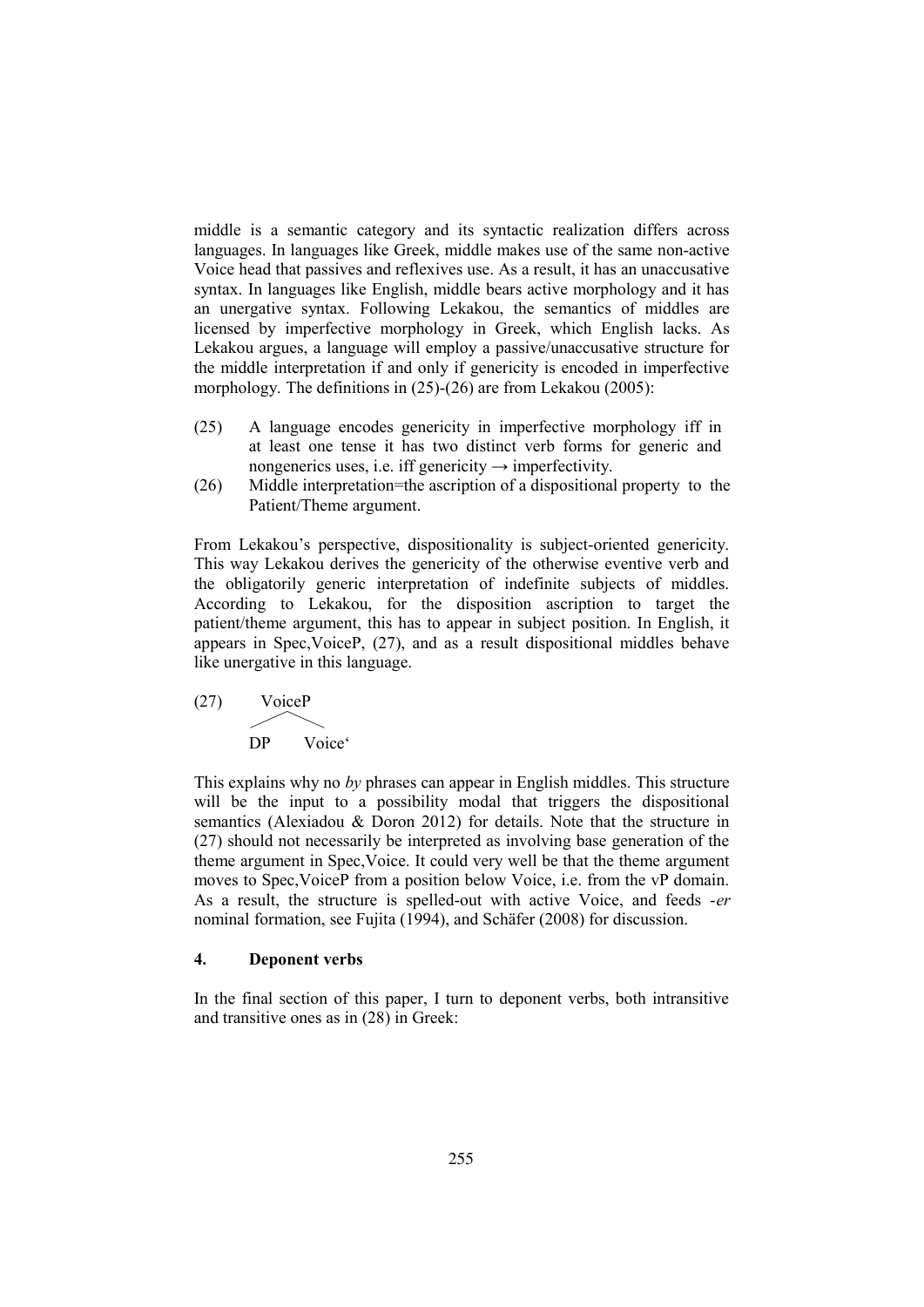## (28) O Janis ekmetalevete ton Pavlo the John-nom exploit-NAct3sg the Paul-acc John exploits Paul

Deponents constitute a mismatch between form and function, see Baerman (2007), in the following sense. Predicates such as the one in (28) have a transitive syntax, but surface with non-active morphology on the verb. In contrast, predicates such as *erhome* 'come-Non-active' are intransitive, bear non-active morphology, but do not seem to have a transitive counterpart. Previous accounts of this mismatch all assume that there is something special about these predicates, and thus the information that they obligatorily surface with non-active morphology must somehow be listed (see e.g. Embick 2000, Kiparsky 2009, and others following them).

From the persective of the discussion in sections 2 and 3, we must assume that deponents surface in structure (16b), i.e. they contain a non-active Voice head. The question that arises is why some of them have a transitive syntax and why others bear non-active morphology in the absence of a transitive entry. The latter issue can be straightforwadly accounted for under the system of Voice adopted in (16b), but something more needs to be said about transitive deponents.

To answer these questions, let us now consider some more facts about Greek deponent verbs, which will substantiate the observation that these belong to well-defined semantic classes, see also Oikonomou (2011) for Greek; see Xu, Aronoff & Anshen (2007) for Latin, Kallulli (2013) for Albanian. Zombolou & Alexiadou (2013) compiled a corpus of Greek deponents in order to be able to determine which classes these verbs belong to. This corpus includes the following verb classes: (a) verbs on which dictionaries and native speakers agree that they are deponent, i.e. they lack active counterparts (68%, e.g. *aminome* 'defend oneself'), (b) verbs that are reported as deponents in one dictionary while they are reported as nondeponents in others (19%, e.g. *idikevo* 'specialise sb.'/*idikevome* 'specialise'), (c) verbs that although they are reported to lack active counterparts by all dictionaries, native speakers use their active counterparts (2%, e.g. *kselemiazo*-Act 'stretch one's neck'/*kselemiazome* 'get a stretched neck'), (d) verbs that although they are reported to have active counterparts, their nonactive form is reported to be more frequently used (6%, e.g. *vuveno* 'strike dumb'/*vuvenome* 'be struck dumb'), (e) verbs that have active counterparts on the basis of suffixation (3%, e.g. *fov[iz]o* 'frighten' vs. *fovame* 'fear'), and (f) verbs that have active formss, but these are associated with a different meaning than their non-active counterparts (2%, e.g. *viazo* 'rape' vs. *viazome* 'be in hurry'). The corpus includes also those verbs that surface in non-active in the imperfective aspect, while they surface in the active in the perfective (e.g. *ginome/egina* 'become' or *erhome/irtha* 'come'). According to Zombolou & Alexiadou, the number of deponents in MG is 1,348 verbs out of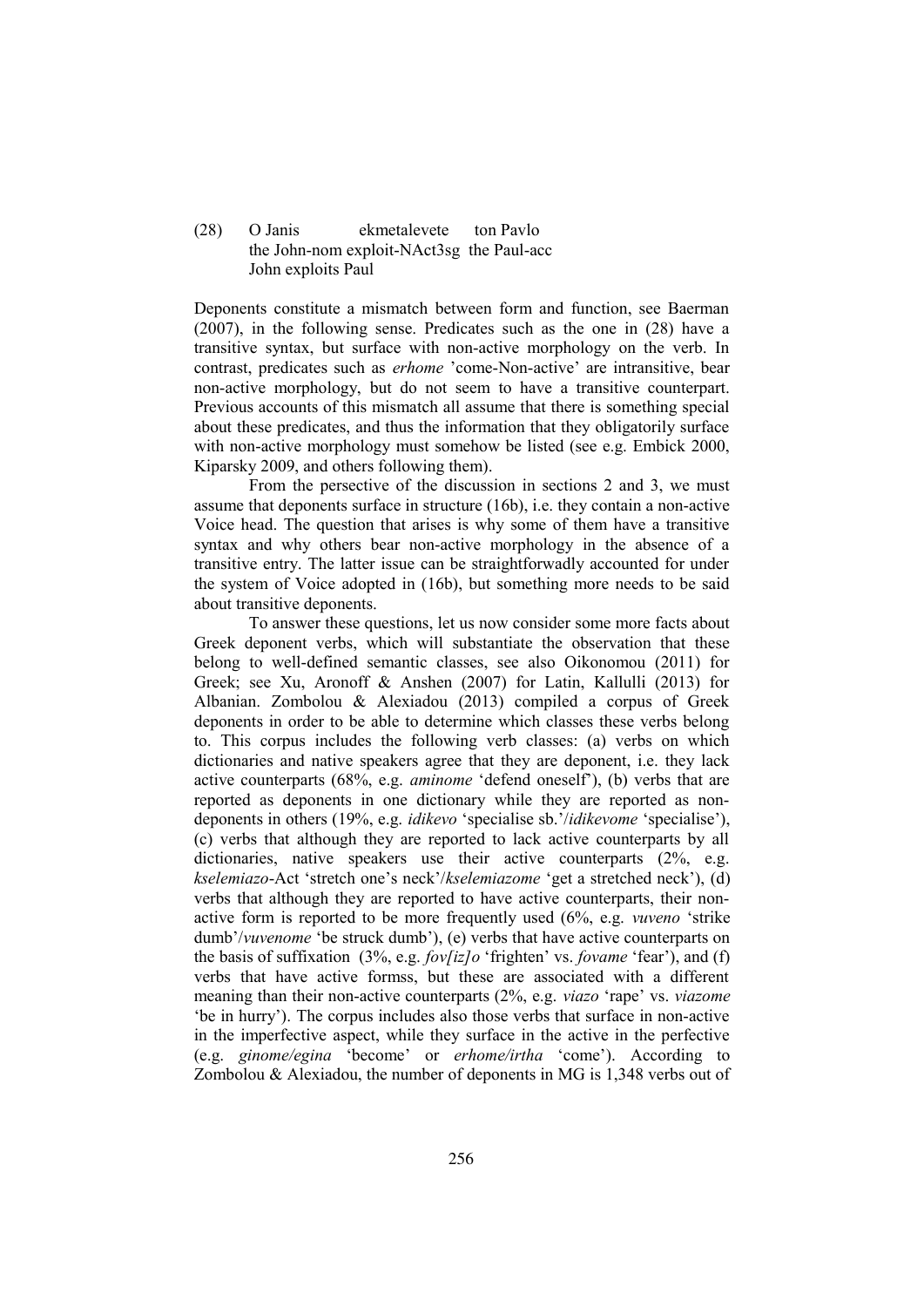#### approx. 5,500 verbs (20%).

An examination of the morphological composition of deponent verbs carried out by the authors revealed that most of the verbs are denominal/deadjectival verbs, some are preceded by the prefixed *afto*- 'oneself' and *alilo*- 'each other' verbs, and fewer are compounds (13%), while very few verbs are root verbs (just 2%, e.g. *erhome* 'come' and *ime* 'be'). In terms of interpretation, the denominal verbs denote that the verbal subject is affected by the base noun (e.g. *seliniazome* 'be affected by the moon', <  $\delta$ *selini<sub>N</sub>* 'moon'). The deadjectival ones denote either that the verbal subject is affected by the property denoted by the base adjective (e.g. *ironevome* 'be ironic',  $\leq i$  *iron<sub>A</sub>* 'ironic') or that the verbal subject ends in the result state denoted by the base adjective (e.g. *enilikionome* 'reach the age of an adult, become an adult',  $\le$  *enilikos<sub>A</sub>* 'adult'). These types of readings fall well within the domain of middle Voice, see the discussion in Kemmer (1993).

We saw above that reflexive/reciprocal meaning can be expressed via the NAct-form. However, verbs prefixed by the *afto*- 'oneself' and *alilo*- 'each other' verbs are (mostly) non-deponent verbs (e.g. *eksipireto*-Act 'serve') which can have the passive meaning only by the NAct (e.g. *eksipiretume*-NAct 'be served'). In order for these verbs to receive the reflexive/reciprocal meaning the prefixation by the *afto*- 'oneself' and *alilo*- 'each other' prefix respectively is obligatory (e.g. *aftoeksipiretume*-NAct 'serve oneself' and *aliloeksipiretumaste-*NAct 'serve each other'; see Alexiadou to appear, Zombolou 2004 for discussion and references). Morphologically, *afto*- 'oneself' and *alilo*- 'each other' verbs must be considered as deponents since they lack Act-counterparts (\**aftoeksipireto*-Act and \**aliloeksipireto*-Act). This class of predicates has been explicitly argued to make use of middle Voice in Greek in Alexiadou (to appear), and Spathas, Alexiadou & Schäfer (2013), and will not be further discussed here.

According to Zombolou & Alexiadou (2013), the second largest semantic category consists of anticausatives denoting a spontaneous or physical event (e.g. *ekrignime* 'explode', *revome* 'belch', *enilikionome* 'become/reach the age of an adult', *thalassopnigome* 'drown at sea'). The third semantic category includes cognitive/psych verbs (e.g. *skeftome* 'think', *mihanevome* 'invent', *fovame* 'fear', *esthanome* 'feel', *gevome* 'taste'). What have been called active-like deponents are 11% of the verbs in the corpus (e.g. *ekmetalevome* 'exploit, benefit', *eborevome* 'trade', *metahirizome* 'handle, use'). Some of the deponents are unaccusatives, e.g. *erhome* 'come', *afiknume* 'arrive', *aperhome* 'leave a place', while 8% of the deponents are passivized verbs; under this category Zombolou & Alexiadou classified compound verbs such as *iliokeome* 'be burnt by the sun' and *androkratume* 'be dominated by men', but also non-compound verbs such as the denominal verbs *itome* (<*ita* 'defeat') 'be beaten/defeated' and *idrevome* (<*idor* 'water') 'be supplied with water, be watered'.

Zombolou & Alexiadou (2013) make three important observations.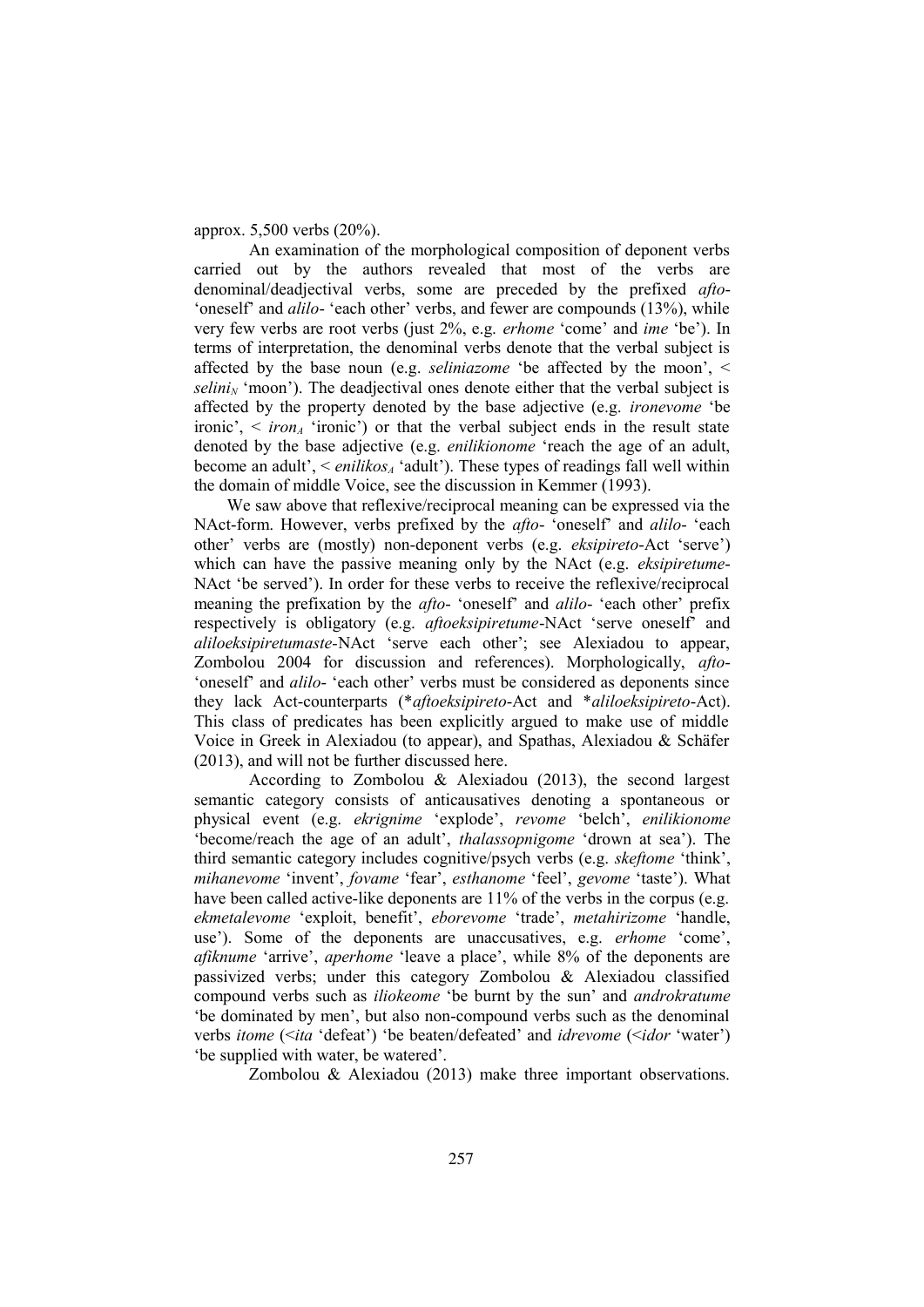First, deponent verbs form the 20% of the Greek verbal vocabulary; hence they are too numerous to be considered as relicts or idiosyncratic verbs. Second, they are very productive. As the diachronic study of the corpus carried out by Zombolou & Alexiadou shows, 13% of the corpus appeared in MG for the first time (< 1700 AC-today). Most importantly, however, novel deponents keep surfacing. Third, most of the deponents are reflexives/reciprocals, anticausatives, cognitive, and psych verbs. If these are reflexives, and anticausatives, then they can be analyzed as inlcuding a structure of type (16b), as discussed in the previous section. Importantly, however, even the verbs that have a transitive syntax can be analysed as benefactives or malefactives. These are verbs which denote that the verbal subject acts in her/his own interest so that she/he will be affected by her/his own action as well, e.g. *ekmetalevome* 'exploit, benefit', *eborevome* 'trade', *metahirizome* 'handle, use'.

Building on these results, and see also the discussion in Oikonomou (2011), let me now discuss the syntax of this last class of deponents. It is generally agreed upon that experiencer arguments are arguments of the root, Pesetsky (1995). Moreover, benefactives are introduced by ApplP, below Voice (Pylkkänen 2008). This means that deponent verbs involve noncanonical external arguments in the following sense. Kratzer (1996) argued that if a language learner encounters a transitive verb that has an external argument that does not correspond to an active voice head in the basic repertoire (agent), then he/she has to assume a non-active syntax. From this perspective, experiencers/benefactors start as PPs, lower in the structure, importantly below Voice, and P incorporates into v-Voice, thus assigning accusative Case to the theme object (31). Via P-incorporation morphology, which extends the domain of the Appl head, see den Dikken (2007), Voice can become active, since the DP can now move to the specifier of Voice. Roussou & Tsimpli (2007) report several new formations of deponents with active morphology, an observation also made in Zombolou & Alexiadou (2013). These new active verbs can then feed passivization, which is otherwise impossible with transitive non-active deponents:

(29) ja na *dhiaxirisun* tin idhia tus tin omadha (vs. diaxiris*t*un) for sub. manage the own theirs the-acc team manage-NAct-3pl "…in order to manage their own team."

(30) a. ..oste na to *ekmetalefsume* gia ti diasinoriaki… so.that sub. it exploit-1pl for the inter-borders "… so that we can exploit it for the inter-borders …" b. i iroes tetjon istorion *ekmetalevonde* apo ta MME the heroes such stories exploit.nact-3p by the media "the heroes of such stories are being exploited by the media."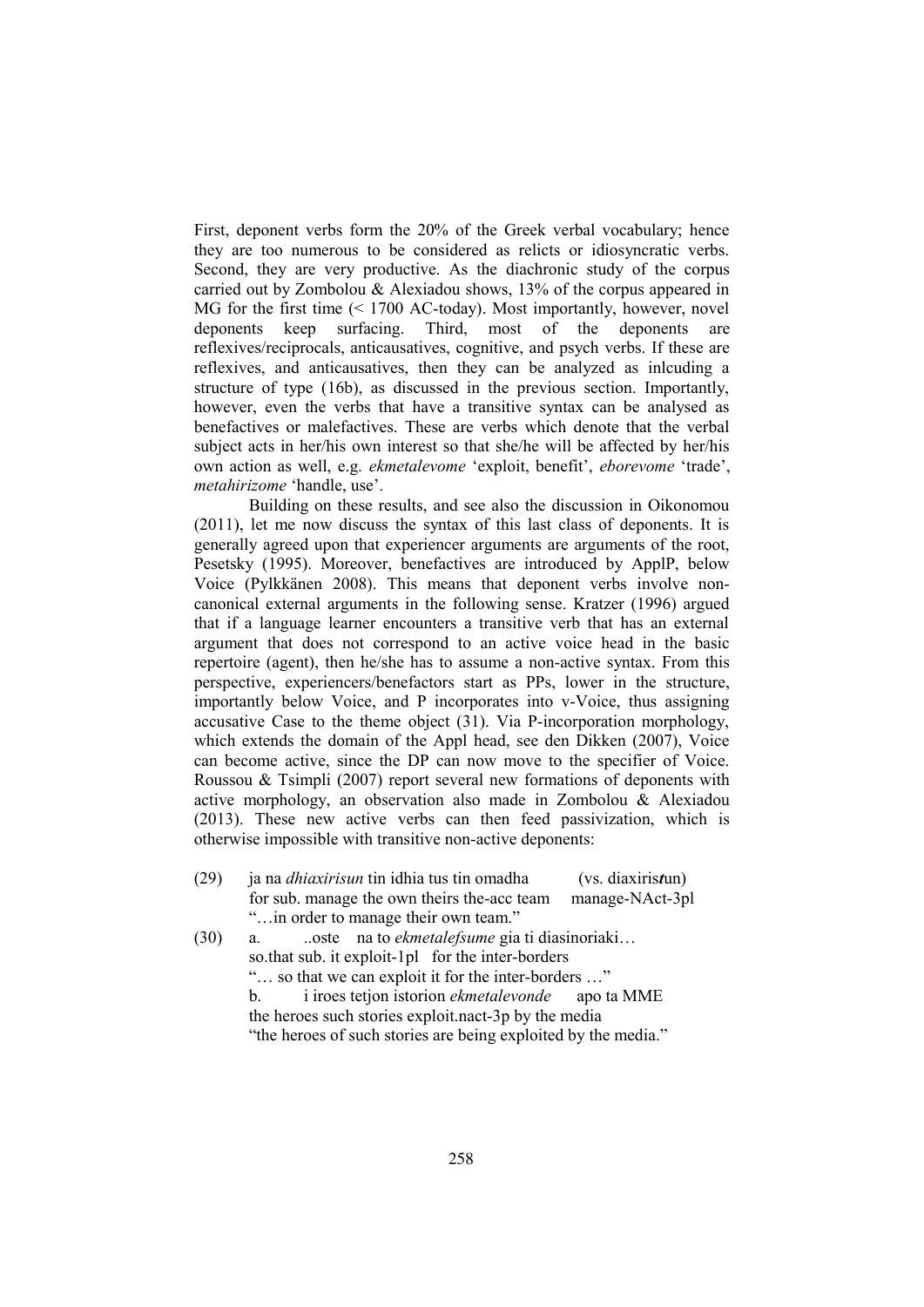

In this structure, the experiencer/benefactor gets Nominative via Agree with T, as it is the closest argument with which T can agree with.

But why do deponents bear non-active morphology? According to Oikonomou (2011), since Voice does not introduce the external argument, it can be realized as non-active (Embick 2004). However, sometimes it is realized as active, suggesting that P-incorporation is followed by movement of the DP to Spec,Voice. Since the DP can but must not move to VoiceP, the predicate can both appear with active and non-active morphology.

A final question that arises is what regulates the distribution of deponent verbs across languages. Deponent verbs cannot exist in languages such as English, where argument alternations are very regular. In this type of language, the passive will receive a passive only interpretation as the result of the availability of the structure (16a). In contrast, dispositional middles (as well as reflexives, see Alexiadou & Schäfer (2013)), will make use of stucture (27), thus they will only appear in an active syntax. From the logic of the system developed here, deponent predicates are predicted to exist only in languages that have Voice syncretisms of the type identified for Greek, i.e. they only make use of the non-active counterpart of active Voice in (15), illustrated in (16b). Only in this type of language can a non-active Voice head occur with predicates that lack transitive counterparts to begin with; this is the case in Albanian and Latin, see Kallulli (2013) and Xu, Aronoff & Anshen (2007) respectively, languages that have Voice systems very similar to that of Greek.

## **5. Conclusion**

In this paper, I showed how differences in the nature of Voice systems across languages are responsible for the behavior of passives, dispositional middles and also regulate the distribution of deponency. These relate to the height and the domain of the non-active head involved in argument structure alternations. In passive Voice languages such as English, passive takes as its input a transitive VoiceP/VP. In middle Voice languages such as Greek, middle is the non-active counterpart of active Voice, which explains why it is subject to a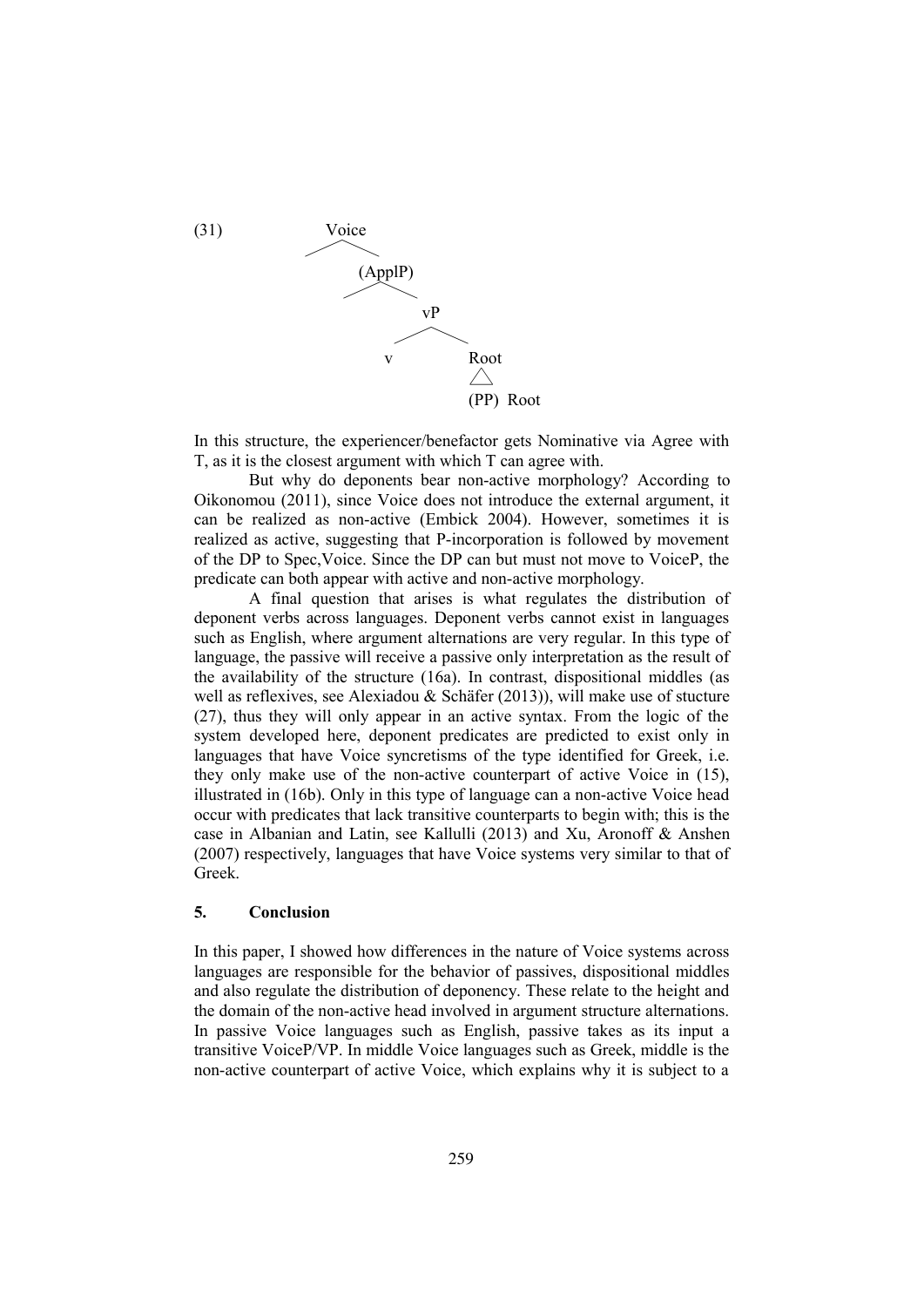number of restrictions and idiosyncracy.

## **References**

- Ackema, P. & M. Schoorlemmer. 1994. The Middle Construction and the Syntax-Semantics Interface. *Lingua* 93, 59-90.
- Alexiadou, A. to appear. Roots in transitivity alternations: afto/auto reflexives. In A. Alexiadou, H. Borer & F. Schäfer (eds.) *The syntax of roots and the roots of syntax*. Oxford University Press.
- Alexiadou, A. & E. Anagnostopoulou. 1999. Tests for unaccusativity in a language without tests for unaccusativity. *Proceedings of the 3rd international conference on Greek Linguistics.* Athens, Ellinika Grammata, 23-31.
- Alexiadou, A. & E. Anagnostopoulou. 2004. Voice morphology in the causative-inchoative Alternation: evidence for a non unified structural analysis of unaccusatives. In A. Alexiadou, E. Anagnostopoulou, and M. Everaert (eds.) *The Unaccusativity puzzle*, 114-136. Oxford University Press.
- Alexiadou, A., E. Anagnostopoulou & F. Schäfer. to appear. *External arguments in transitivity alternations: a layering approach*. Oxford University Press.
- Alexiadou, A. & E. Doron 2012. The syntactic construction of two non-active Voices: passive and middle. *Journal of Linguistics* 48: 1-34.
- Alexiadou, A. & F. Schäfer 2013. Towards a non-uniform analysis of naturally reflexive verbs. *Proceedings of WCCFL* 31.
- Anagnostopoulou, E. 2003. Participles and Voice. In A. Alexiadou, M. Rathert & A. von Stechow (eds), *Perfect Explorations*. Berlin: de Gruyter, 1-36.
- Anderson, S. 1982. Where's morphology. *Linguistic Inquiry* 13: 571-612.
- Baerman, M. 2007. Morphological typology of deponency. In M. Baerman, G. Corbett, D. Brown, & A. Hippisley (Eds.) *Deponency and Morphological Mismatches*. Oxford University Press
- Bruening, B. 2012. By-Phrases in Passives and Nominals. *Syntax* 16: 1-41.
- Collins, C. 2005. A smuggling approach to the passive in English. *Syntax* 8: 81–120.
- Condoravdi, C. 1989. The Middle: where semantics and morphology meet. *MIT Working Papers in linguistics*, 11, 18-30.
- Dikken, Marcel den. 2007. Phase extension: contours of a theory of the role of head movement in phrasal extraction. *Theoretical Linguistics* 33.1:1-41
- Doron, E. 2003. Agency and voice: The semantics of the Semitic templates. *Natural Language Semantics* 11: 1–67.
- Doron, E. & M. Rappaport Hovav. 2009. A unified approach to reflexivization in Semitic and Romance. *Brill's Annual of Afroasiatic Languages and Linguistics* 1. 75-105.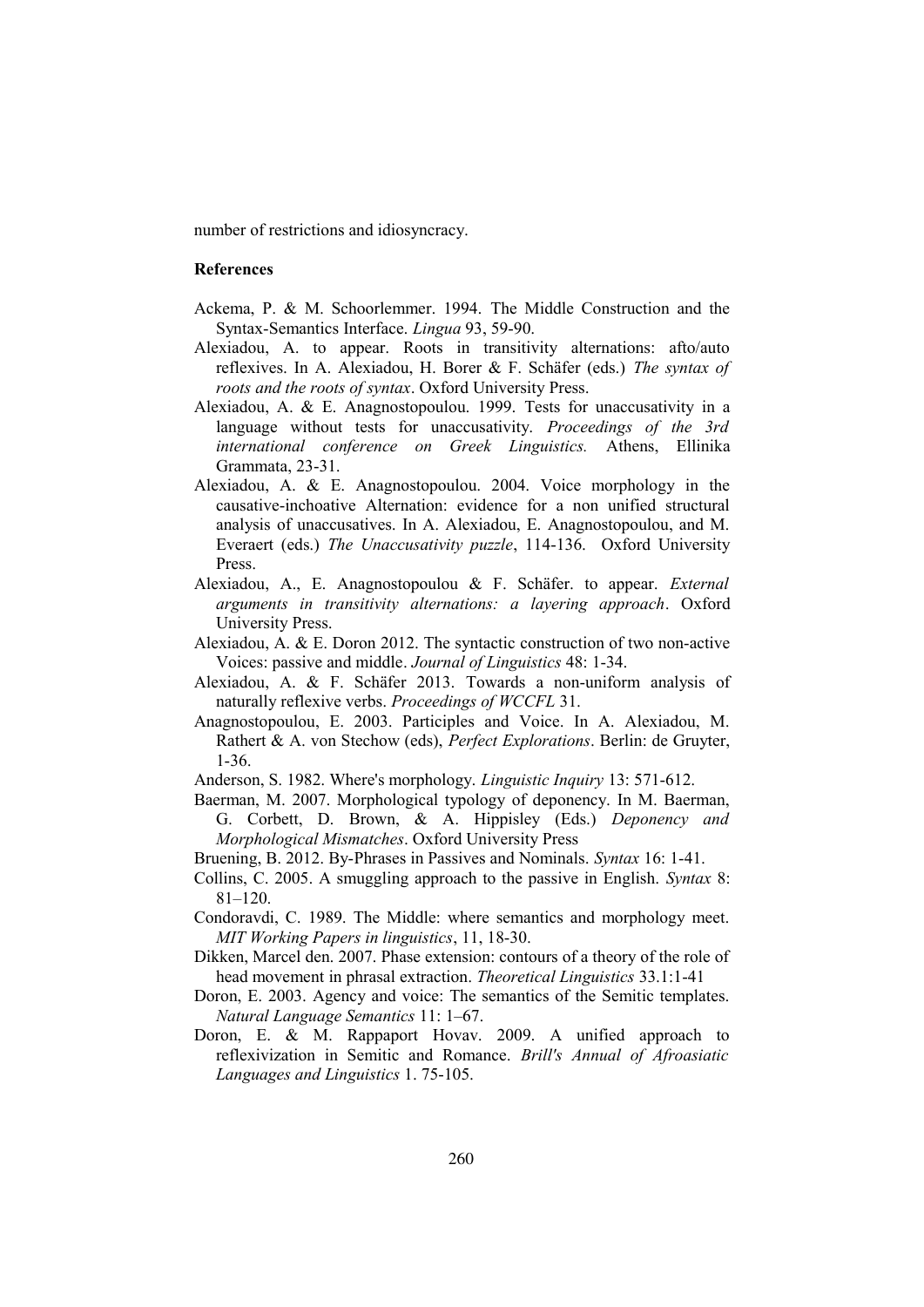- Embick. D. 1998. 1998. Voice systems and the syntax/morphology interface. In *MIT working papers in linguistics 32: Papers from the UPenn*/*MIT Roundtable on Argument Structure and Aspect,* 41–72. MITWPL, Department of Linguistics and Philosophy, MIT, Cambridge, Mass.
- Embick, D. 2000. Features, syntax, and categories in the Latin Perfect. *Linguistic Inquiry* 31:185-230.
- Embick, D. 2004. On the structure of resultative participles in English. *Linguistic Inquiry* 35.3:355-392.
- Embick, D. 2010. Localism vs. globalism in morphology and phonology. MIT Press.
- Fujita, K. 1994. Middle, ergative and passive in English: a minimalist perspective. MIT Working Papers in Linguistics 22: 71-90.
- Kallulli, D. 2013. Non-canonical passives and reflexives: deponents and their like. In A. Alexiadou & F. Schäfer (eds.) *Non-canonical passives*, 337- 358.Amsterdam: John Benjamins.
- Kemmer, S. 1993. *The middle Voice*. Amsterdam: John Benjamins.
- Kiparsky, P. 2009. Verbal co-compounds and subcompounds in Greek. *MIT Working Papers in Linguistics* 57.
- Klaiman, M.H. 1991. *Grammatical Voice*. Cambridge. Cambridge University Press.
- Kratzer, A. 1996. Severing the External Argument from its Verb. In: J. Rooryck, L. Zaring (eds.), *Phrase Structure and the Lexicon*. Kluwer, Dordrecht, 109-137.
- Kratzer, Angelika (2000). Building statives. In L. Conathan, J. Good, D. Kavistkaya, A. Wulf & A. Yu (eds.), *Proceedings of the Berkeley Linguistic Society* 26, 385-399.
- Kaufmann, I. 2004. *Medium und Reflexiv Eine Studie zur Verbsemantik*. Niemeyer, Tübingen.
- Laks, L. 2009. The formation of Arabic passive verbs: lexical or syntactic? Proceedings of IATL 25.
- Laskaratou, C. & I. Philippaki-Warburton. 1984. Lexical vs. transformational passives in Modern Greek. *Glossologia* 2-3, 99-109
- Lekakou, M. 2005. In the middle, somehow elevated. Ph.D. diesesrtation. UCL.
- Manney, L. 2000. *Middle voice in Modern Greek. Meaning and function of an inflectional category*. Studies in Language Companion Series. John Benjamins Publishing Company.
- Marantz, A. 2001. Words and Things. Ms., MIT & NYU.
- Marantz, A. 2013. Locating the verbal root. Paper presented at the 25th Scandinavian Conference of Linguistics, Iceland.
- Merchant, J. 2013. Voice and ellipsis. Linguistic Inquiry 44.1: 77-108.
- Oikonomou, D. 2011. Voice and argument structure: deponent verbs in Modern Greek. Generals Paper MIT.
- Pesetsky, D. 1995. *Zero syntax*. Cambridge, Mass.: MIT Press.